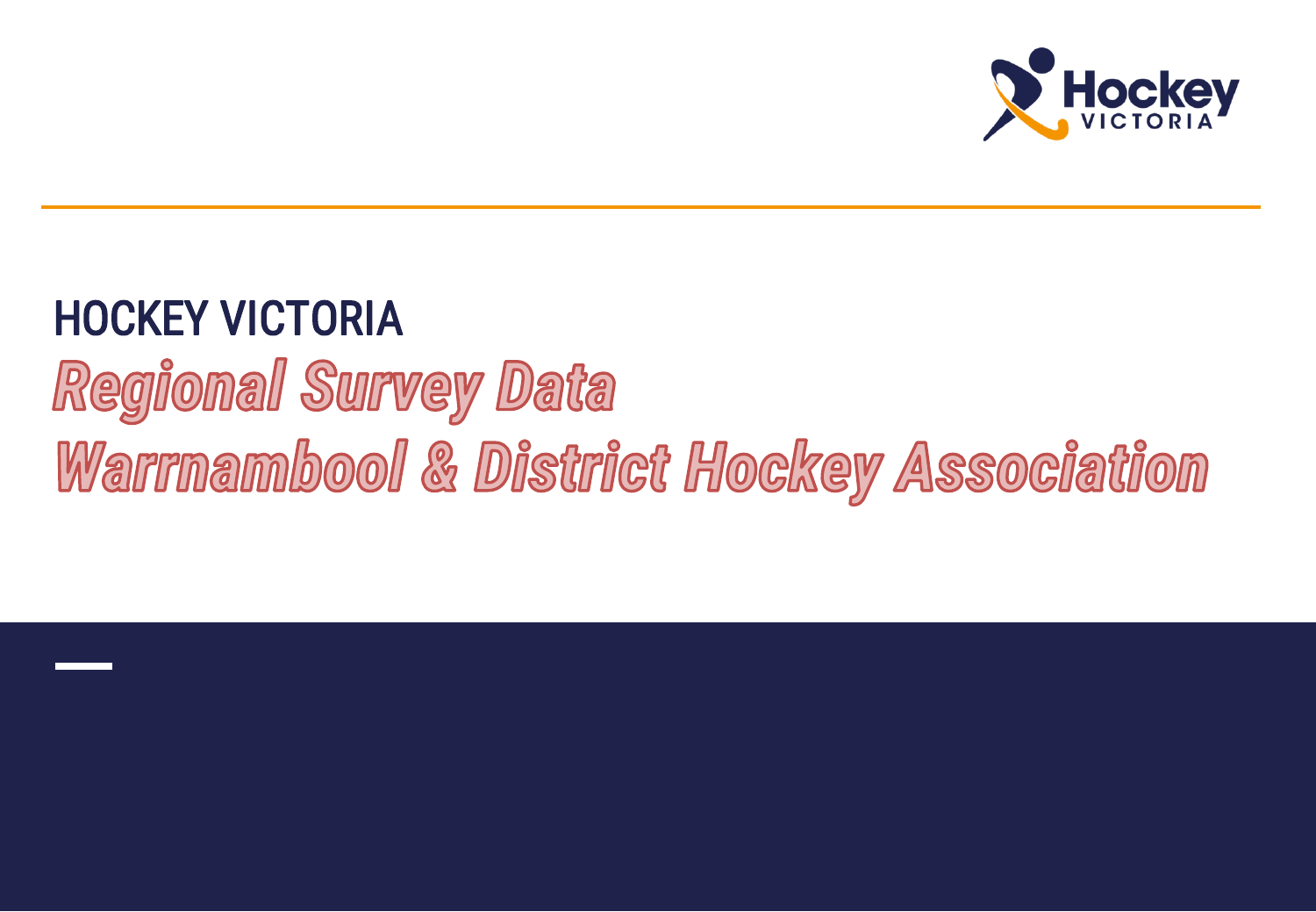

This document will provide you with an overview of the survey responses from within your association.

The responses will allow you to compare your association to the overall response of regional clubs.

Please note that responses are combined for your region and will not identify specific clubs.

Hockey Victoria have also provided a summary of player participation numbers per club without your association from 2019 to 2021.

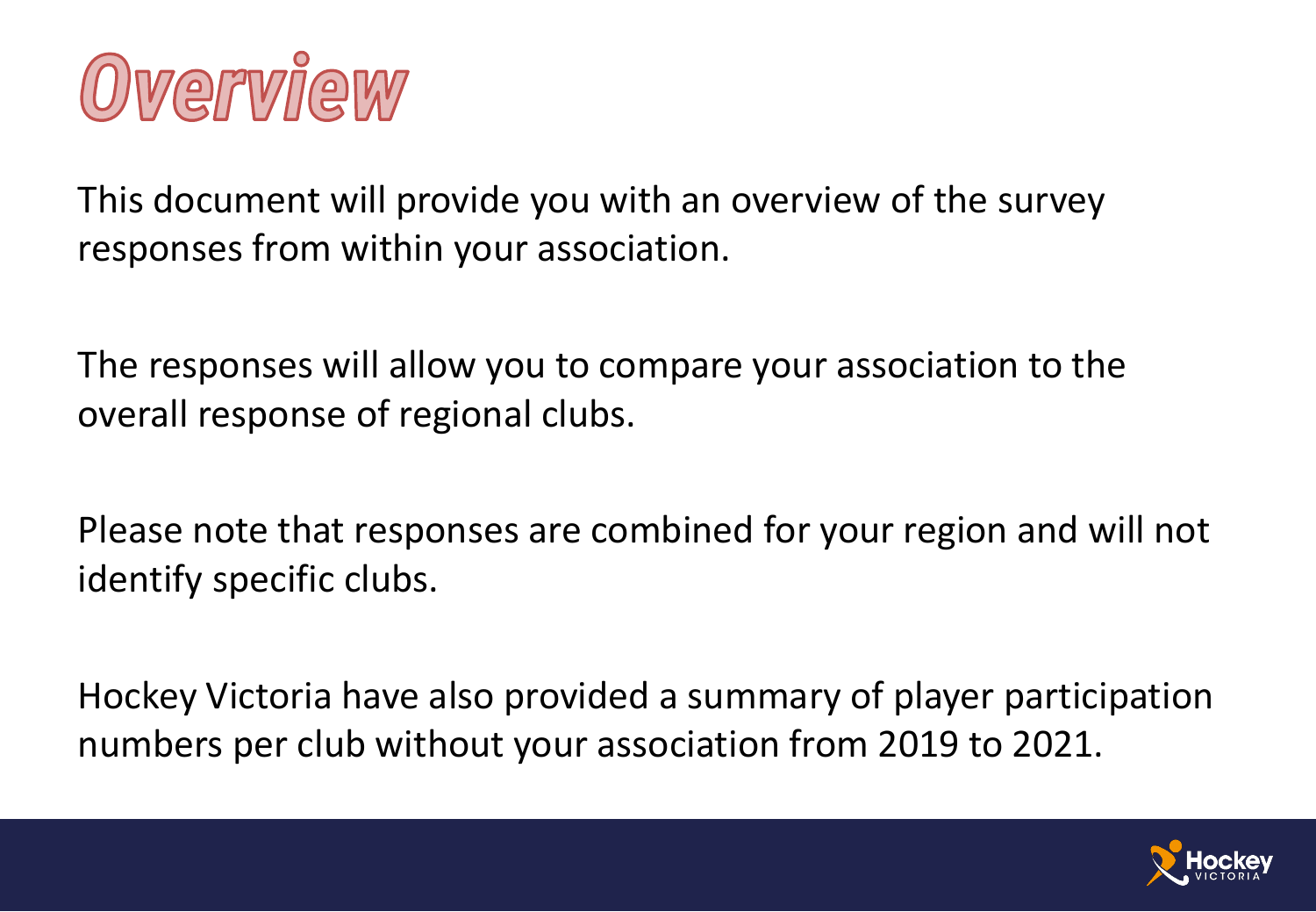## Player Participation Numbers

The below tables shows your player participation numbers from 2019 and 2021. The data was collected through Game Day for 2019 and revSPORT for 2021.

|                                 |                    | 2019        |             | 2021     |                    | Change   |                |
|---------------------------------|--------------------|-------------|-------------|----------|--------------------|----------|----------------|
| <b>Club</b>                     | Association        | <b>Male</b> | Female Male |          | Female Male Female |          |                |
| <b>Portland Hockey Club</b>     | Warrnambool        | 3           | 12          | 36       | 26                 | 33       | 14             |
| <b>Technique Hockey Club</b>    | Warrnambool        | 25          | 27          | 33       | 27                 | 8        | $\Omega$       |
| <b>Timboon Saints</b>           | Warrnambool        | 3           | $\Omega$    | $\Omega$ | $\overline{0}$     | $-3$     | $\overline{0}$ |
| Corangamite Hockey Club         | Warrnambool        | 29          | 15          | 22       | 16                 | $-7$     | $\mathbf{1}$   |
| <b>Mariners Hockey Club</b>     | Warrnambool        | 53          | 38          | 42       | 34                 | $-11$    | $-4$           |
| South West Strikers Hockey Club | <b>Warrnambool</b> | 38          | 19          | 18       | 17                 | $-20$    | $-2$           |
| <b>Total</b>                    |                    | 151         | 111         | 151      | 120                | $\bf{0}$ | 9              |
| <b>Total</b>                    |                    |             | 262         |          | 271                |          | 9              |

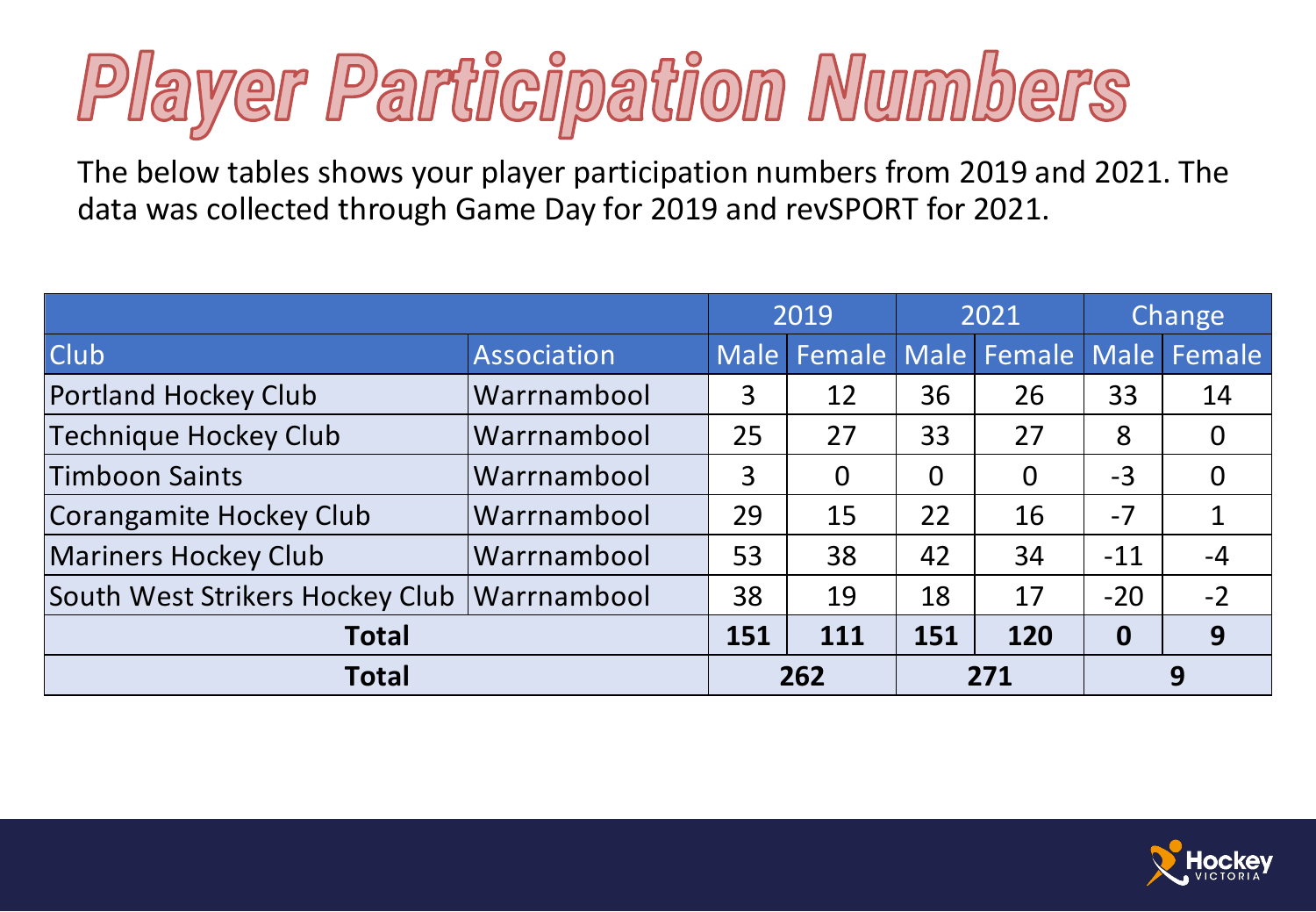

Survey question asked clubs to rank their satisfaction rating with key areas of work



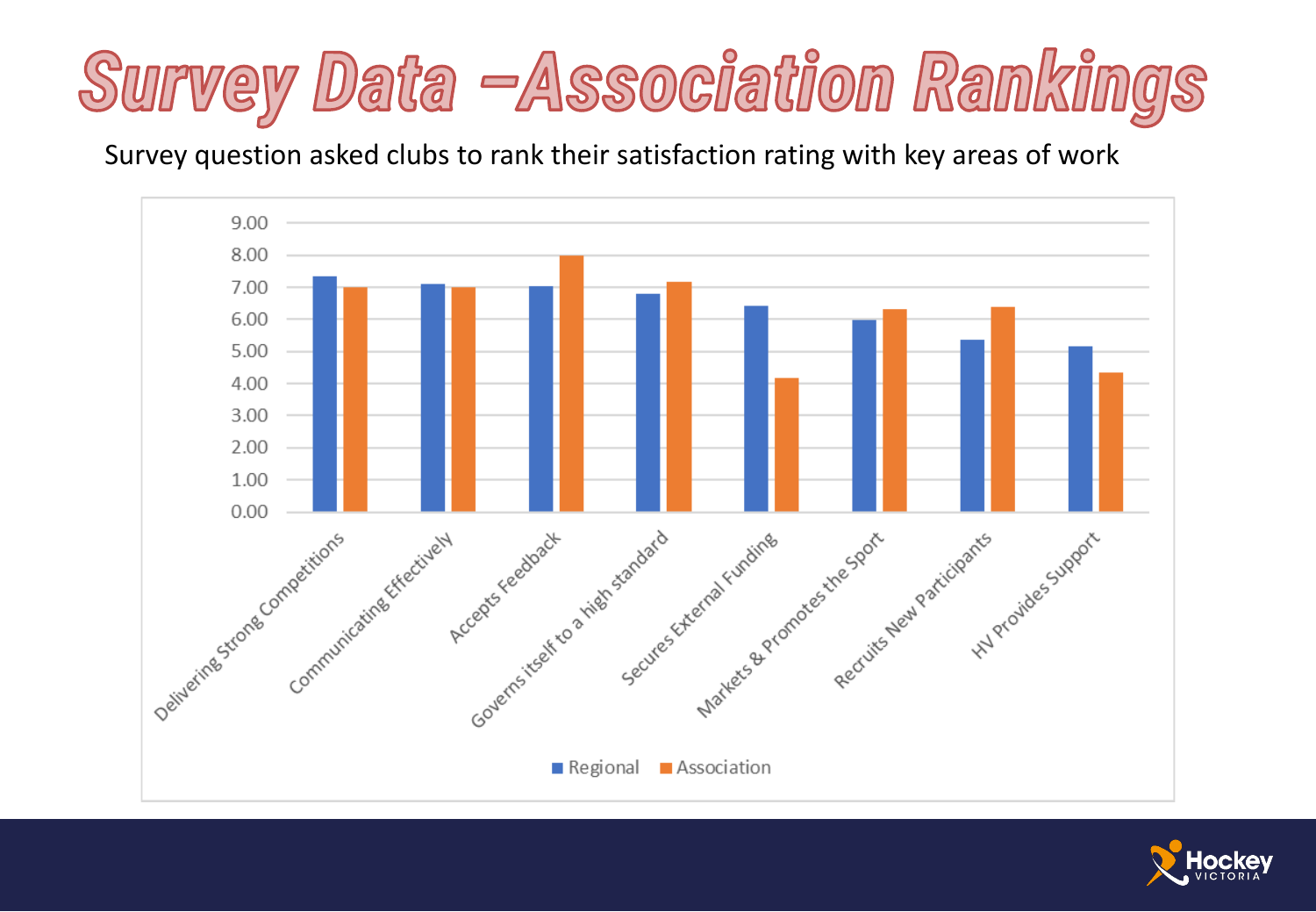## Survey Data -Volunteer Hours

Survey question asked approximately how many hours volunteers were spending in each role each week



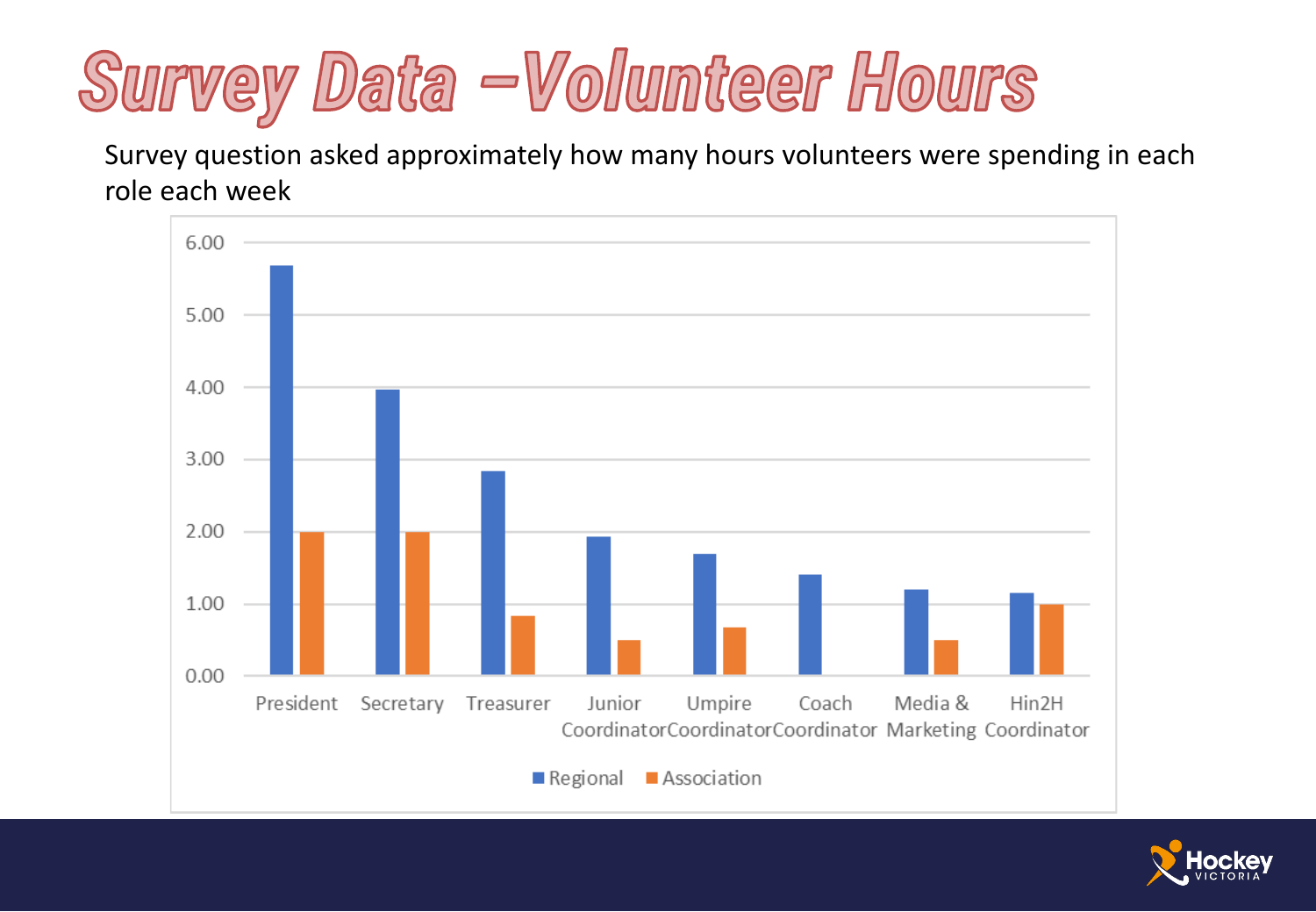## Survey Data - Priority Areas



Survey question asked clubs to identify the key priority areas their association should be focusing on

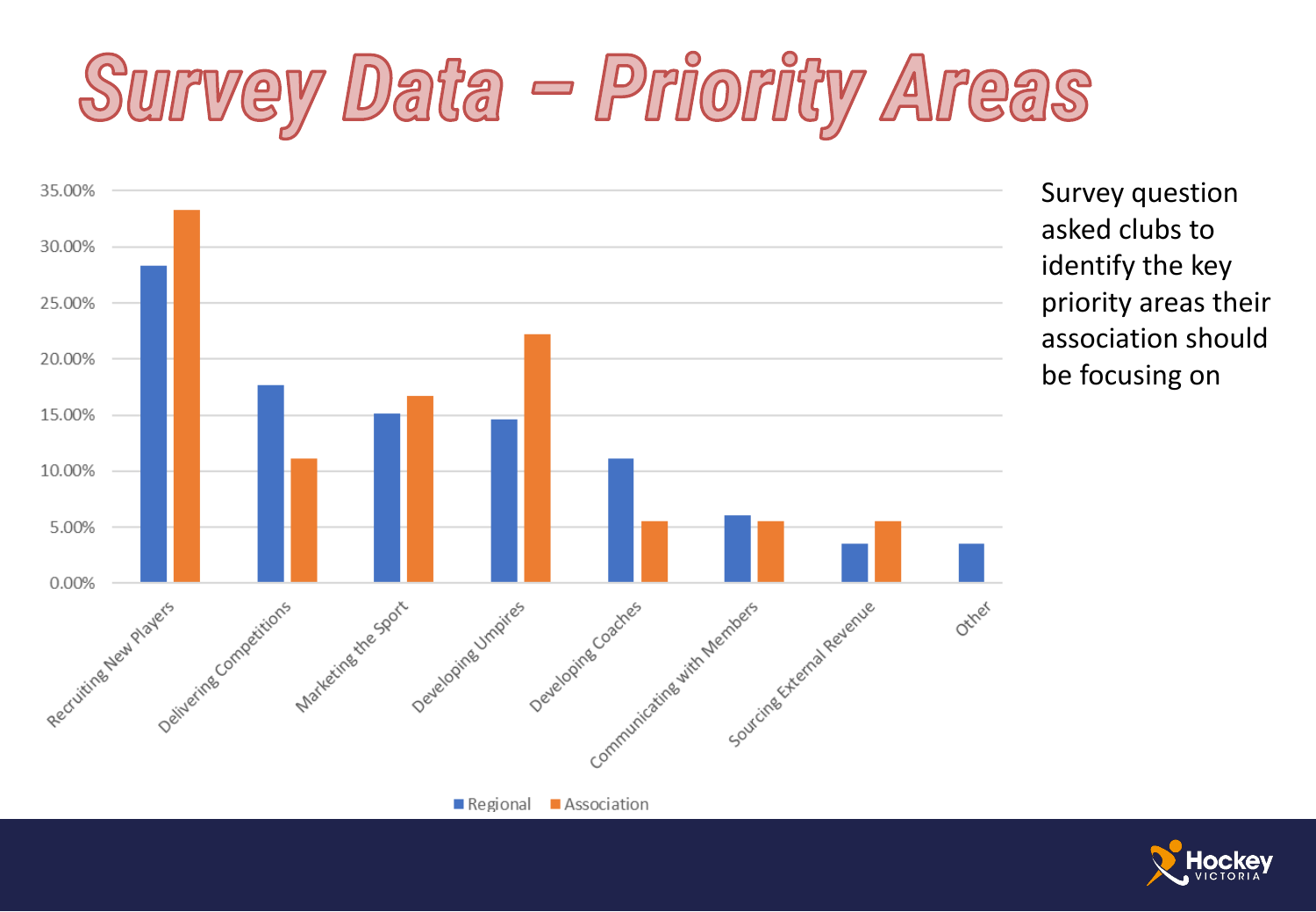

This table shows the most common task wish list from across the region as well as all of the responses from within your association. Both are shown by the number of times they were mentioned by clubs

| <b>Task Wish List</b>        | <b>Regional</b> | <b>Association</b> |
|------------------------------|-----------------|--------------------|
| Club History                 | 13              |                    |
| Facilities (Infrastructure)  | 11              |                    |
| <b>Facilities (General)</b>  | 9               |                    |
| <b>Grant Applications</b>    |                 |                    |
| Governance                   | 5               |                    |
| <b>Umpire Development</b>    | 5               |                    |
| <b>Fundraising</b>           | 4               |                    |
| Goals - Get new goals        |                 |                    |
| <b>New Scoreboard</b>        |                 |                    |
| <b>Recruitment (Juniors)</b> |                 |                    |
| Training!                    |                 |                    |

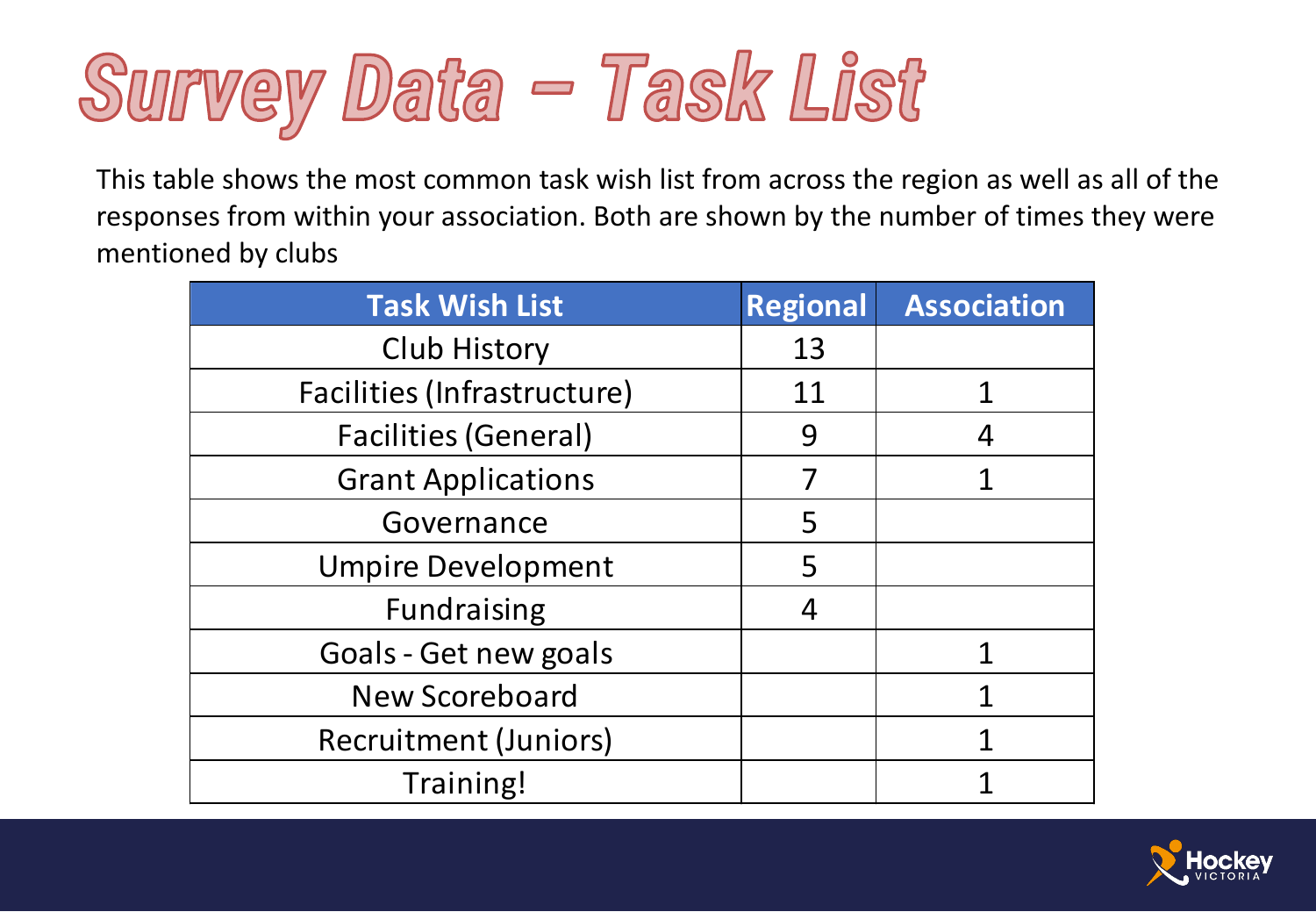

This graph shows the number of clubs that have increased/decreased/retained player numbers from 2019. This is based on the responses of the clubs in your region



Regional Association

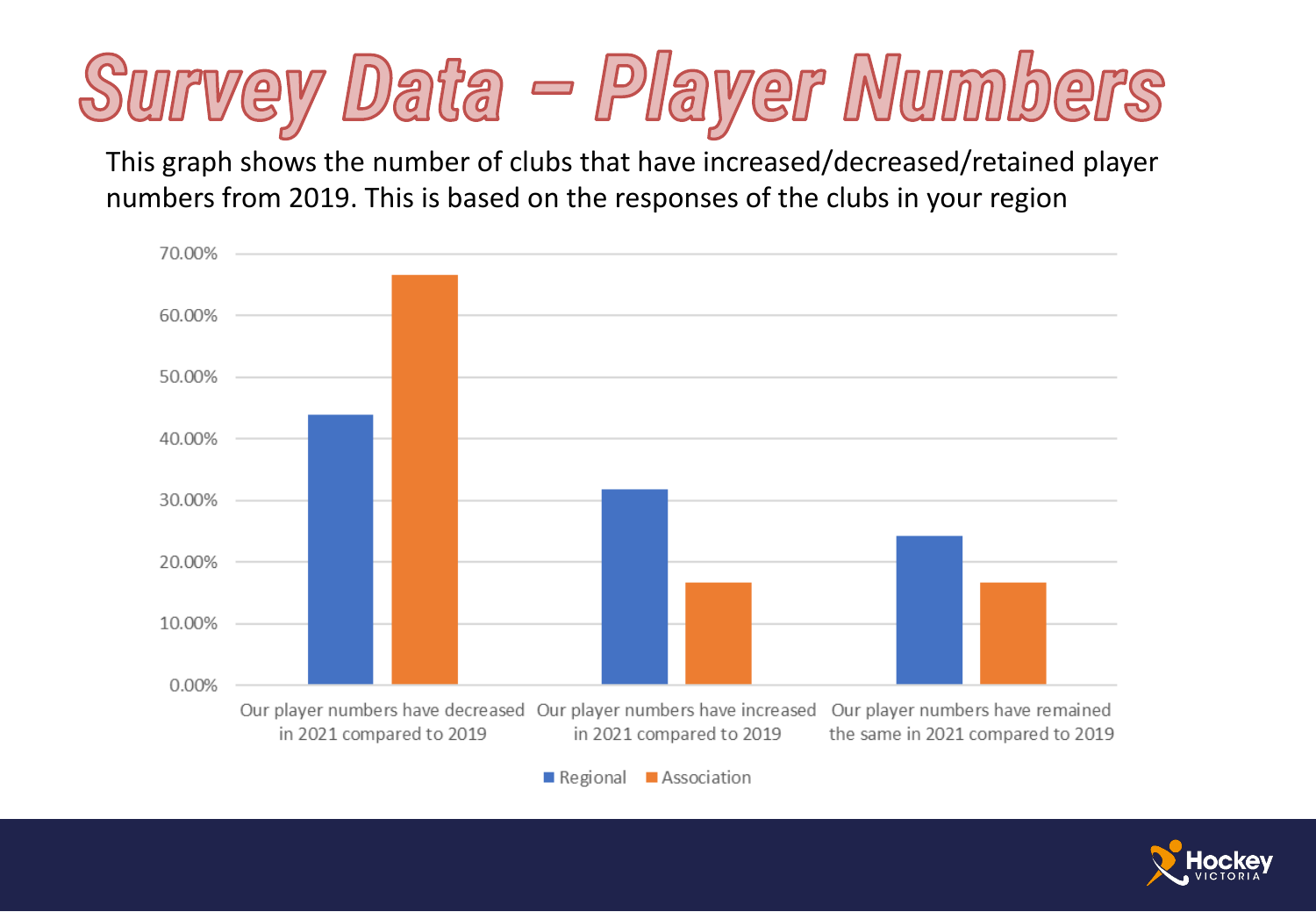

This table shows the most common reasons why clubs were able to increase their player numbers across Regional Victoria. Where clubs have grown in your region, the specific responses are also included.

| <b>Increased Player Numbers</b> | Regional | Association |
|---------------------------------|----------|-------------|
| <b>School Engagement</b>        | 8        |             |
| <b>Club Values</b>              |          |             |
| Hookin2Hockey                   |          |             |
| Incentives                      |          |             |
| <b>Facilities</b>               |          |             |
| <b>COVID - Return to Normal</b> |          |             |

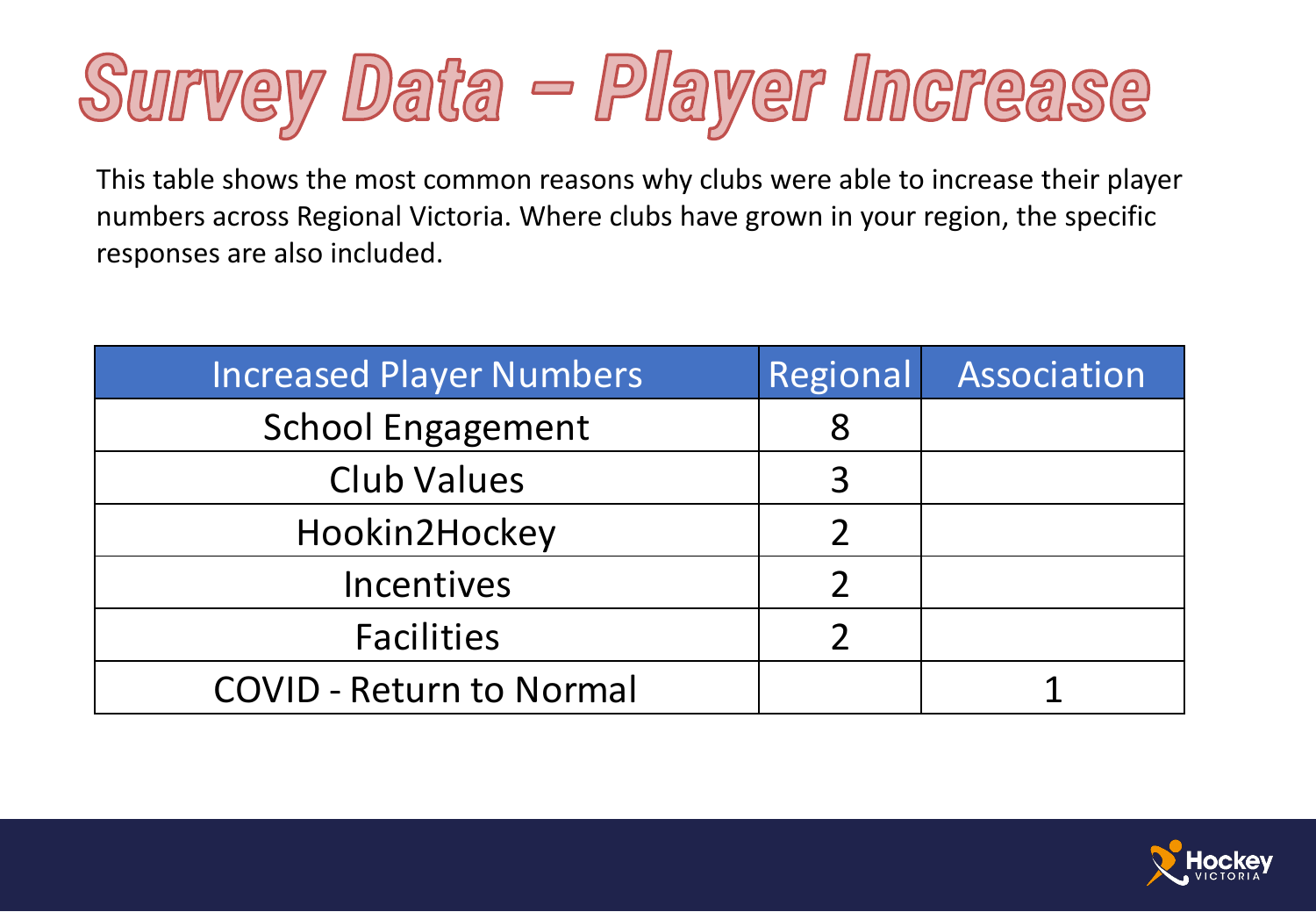

This table shows the most common reasons why clubs player numbers decreased in 2021 across Regional Victoria. Where clubs have lost playing members in your region, the specific responses are also included.

| <b>Declining Player Numbers</b> | <b>Regional</b> | Association |
|---------------------------------|-----------------|-------------|
| <b>COVID</b>                    | 24              |             |
| Change in Circumstances         | 10              |             |
| <b>Facilities</b>               |                 |             |
| Travel                          |                 |             |
| <b>Competing Activities</b>     |                 |             |
| Cost                            |                 |             |
| <b>Shift Work</b>               |                 |             |

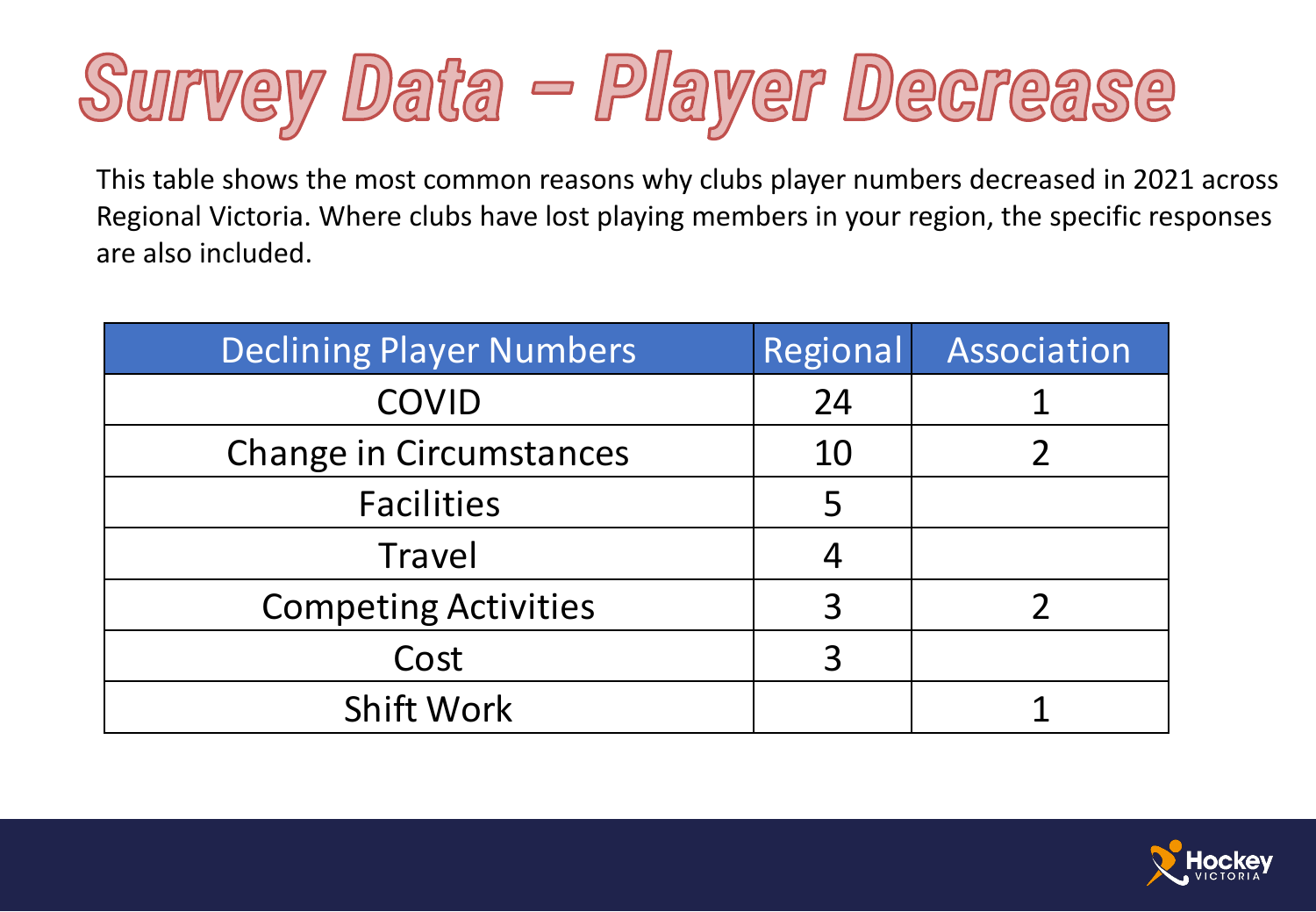

This table shows the most common reasons why clubs were able to retain their player numbers across Regional Victoria. Where clubs have remained the same with playing numbers in your region, the specific responses are also included

| <b>Retaining Players</b> | Regional | Association |
|--------------------------|----------|-------------|
| <b>Club Values</b>       | 10       |             |
| <b>Incentives</b>        |          |             |
| <b>Social Activities</b> |          |             |
| Whole of Club Approach   |          |             |
| Communication            |          |             |
| <b>Minimal Fees</b>      |          |             |